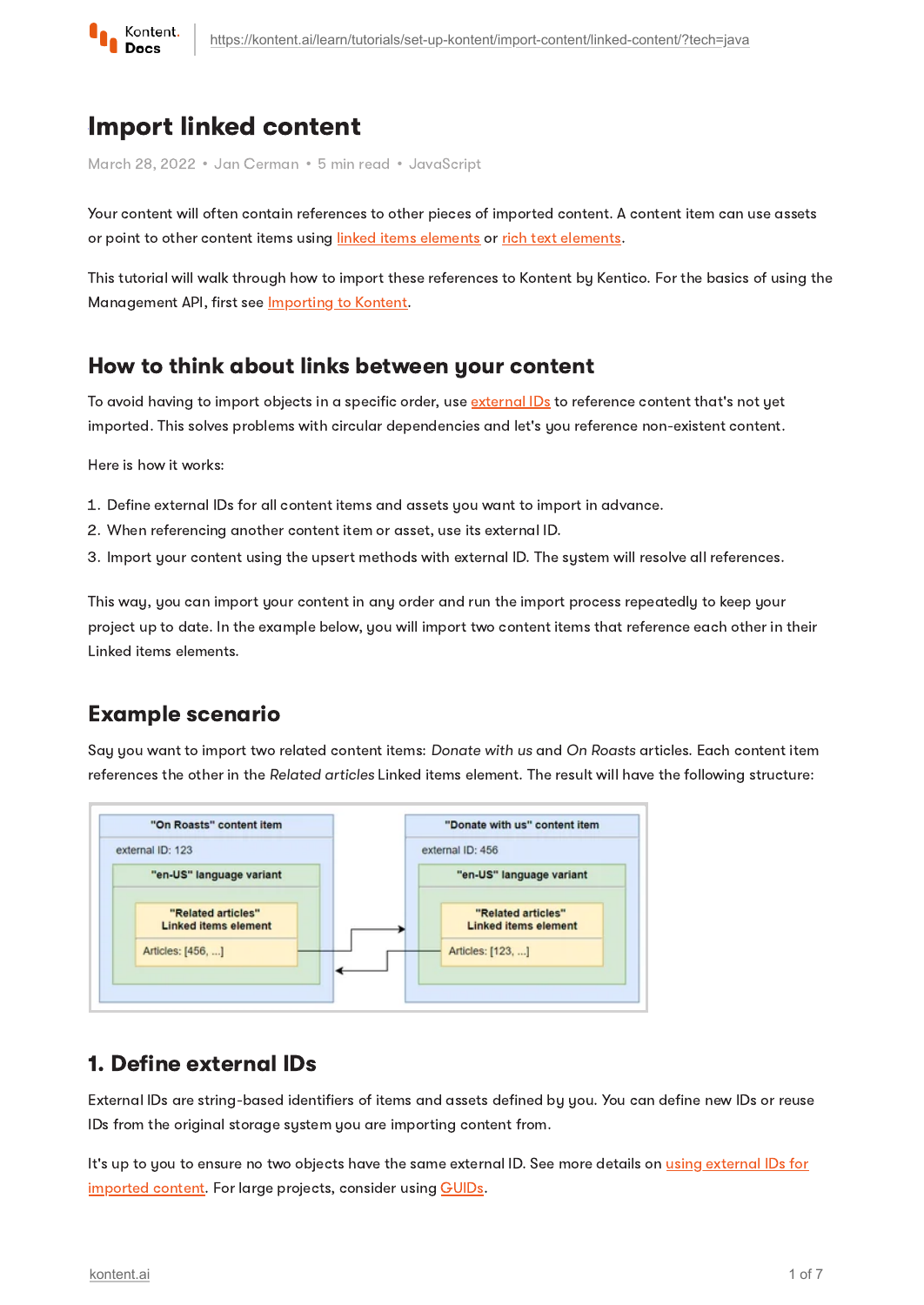

To keep things simple here, use 123 and 456 for your two articles.

## 2. Use external IDs to reference items

When defining the Linked items elements, use external IDs to reference the other content item:

```
JSON
    "related_articles": [
        {
          "external_id": "456"
        }
    ]
1
2
3
4
5
```
#### $(i)$  Rich text links

See how to *[import](https://kontent.ai/learn/tutorials/set-up-kontent/import-content/rich-text/) rich text* to learn how to link items in rich text elements.

## 3. Import content

To create a content item, send a PUT request to the /items/external-id/<YOUR\_ITEM\_EXTERNAL\_ID> endpoint.

In the body of the request, specify the item's name and content type.

See more details on **[upserting](https://kontent.ai/learn/reference/management-api-v2/#operation/upsert-a-content-item) content items**.

#### ◯ Best practice: Upsert by external ID

You can use a simple POST to /items request to add the [content](https://kontent.ai/learn/reference/management-api-v2/#operation/add-a-content-item) item. But using an UPSERT operation and defining an external ID for your item has advantages and makes the import process much smoother:

- You can run the same request repeatedly. If the item doesn't exist, it will be created. If it does, it will be updated.
- You can reference or link to your item, even if it hasn't been imported yet (and has no internal ID or codename). You might have other content items that reference this one in Rich text or Linked items elements. But if you are using external IDs you don't need to worry about the order in which the content items are imported.

#### JavaScript

```
 https://kontent.ai/learn/javascript
   // Using ES6 syntax
   import { ManagementClient } from '@kentico/kontent-management';
   const client = new ManagementClient({
      projectId: '<YOUR_PROJECT_ID>',
      apiKey: '<YOUR_API_KEY>'
   });
1
2
3
\Delta5
6
7
8
```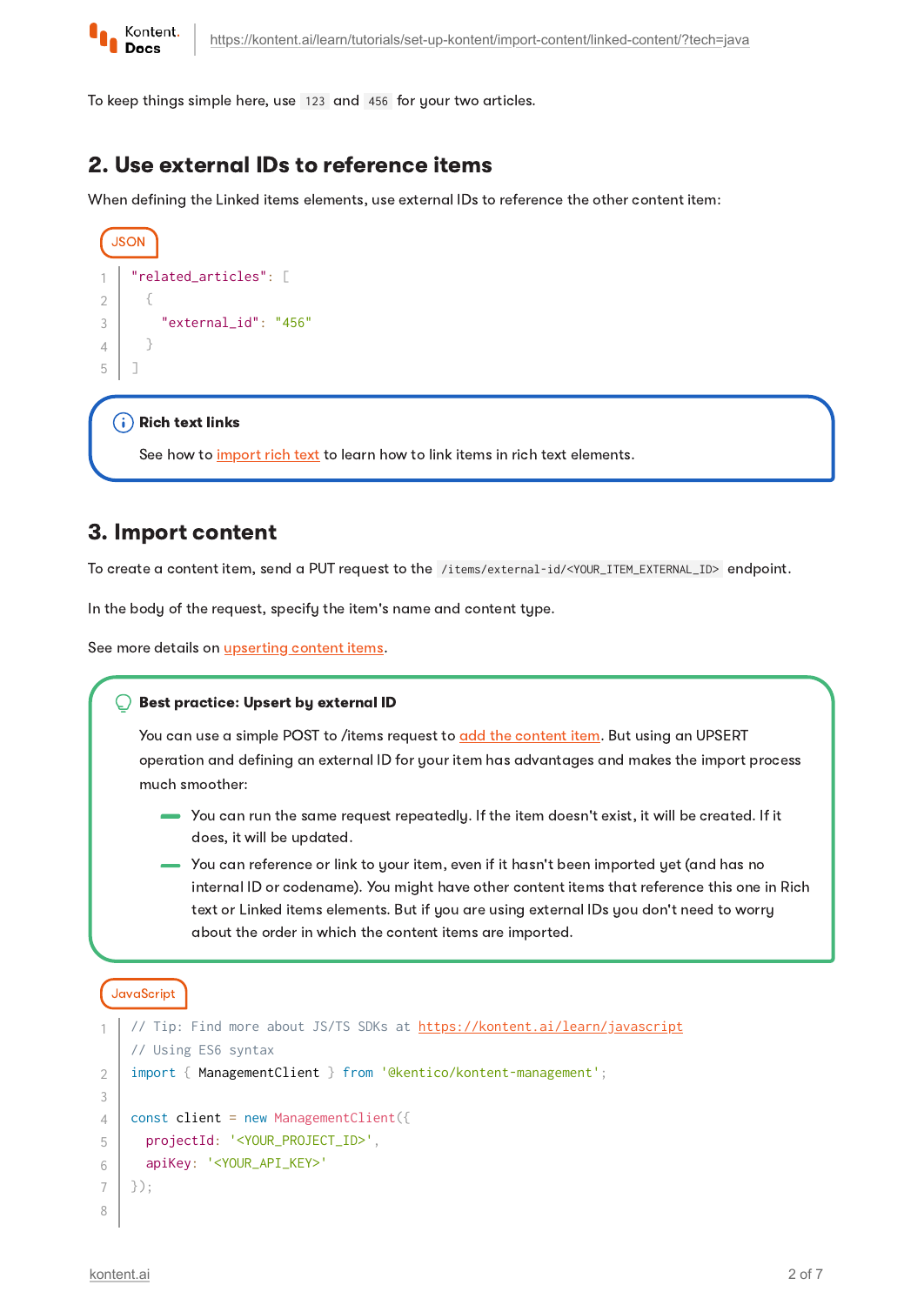```
const response = await client.upsertContentItem()
         .byItemExternalId('123')
         .withData(
           {
             name: 'On Roasts',
             type: 'article'
           }
        \lambda .toPromise();
9
10
11
12
13
14
15
16
17
```
Import content by *upserting a [language](https://kontent.ai/learn/reference/management-api-v2/#operation/upsert-a-language-variant) variant*.

Kontent. **Docs** 

Send a PUT request to the endpoint specifying the language variant you want to insert or update. In the body of the request, specify the values of individual content elements.

```
JavaScript
     https://kontent.ai/learn/javascript
     // Using ES6 syntax
    import { ManagementClient } from '@kentico/kontent-management';
    const client = new ManagementClient({
        projectId: '<YOUR_PROJECT_ID>',
        apiKey: '<YOUR_API_KEY>'
    });
    const response = await client.upsertLanguageVariant()
        .byItemExternalId('123')
        .byLanguageCodename('en-US')
        .withElements([
          {
            element: {
              codename: 'title'
            },
            value: 'On Roasts'
         },
          {
            element: {
              codename: 'related_articles'
            },
            value: [ 
              {
                "external_id":"456"
      }
            ]
          }
        ])
        .toPromise();
1
2
3
4
5
6
7
8
9
10
11
12
13
14
15
16
17
18
19
20
21
22
23
24
25
26
27
28
29
30
```
Notice that you are referencing the Donate with us item even though you haven't imported it yet.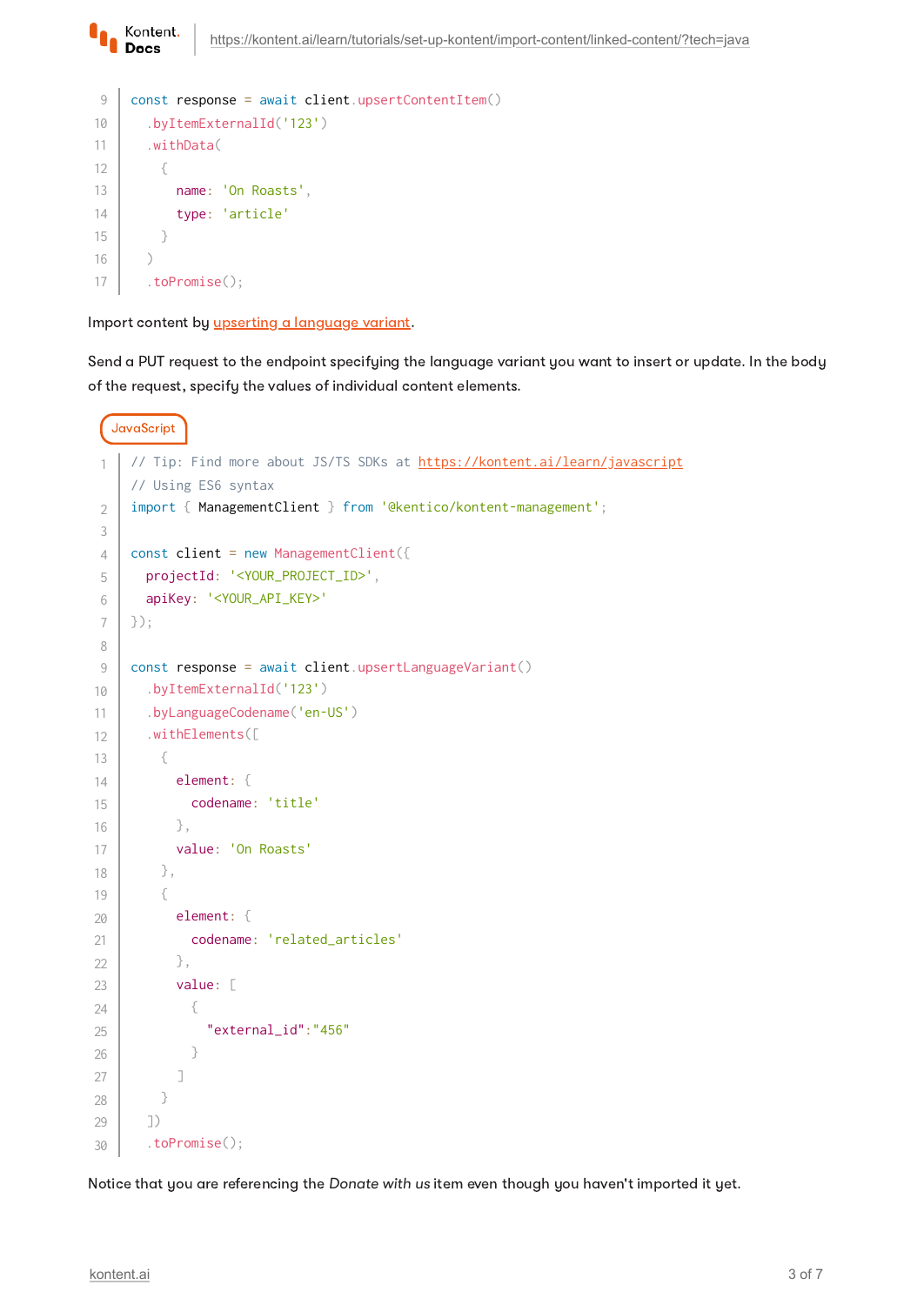



The reference is not visible inside the Kontent UI, but it still exists. It will resolve itself once you import the second content item.

### Second content item

Repeat the same process with the Donate with us article. Start by creating the content item:

```
JavaScript
   https://kontent.ai/learn/javascript
    // Using ES6 syntax
    import { ManagementClient } from '@kentico/kontent-management';
    const client = new ManagementClient({
      projectId: '<YOUR_PROJECT_ID>',
       apiKey: '<YOUR_API_KEY>'
   });
    const response = await client.upsertContentItem()
       .byItemExternalId('456')
       .withData(
        {
1
2
3
4
5
6
7
8
9
10
11
12
```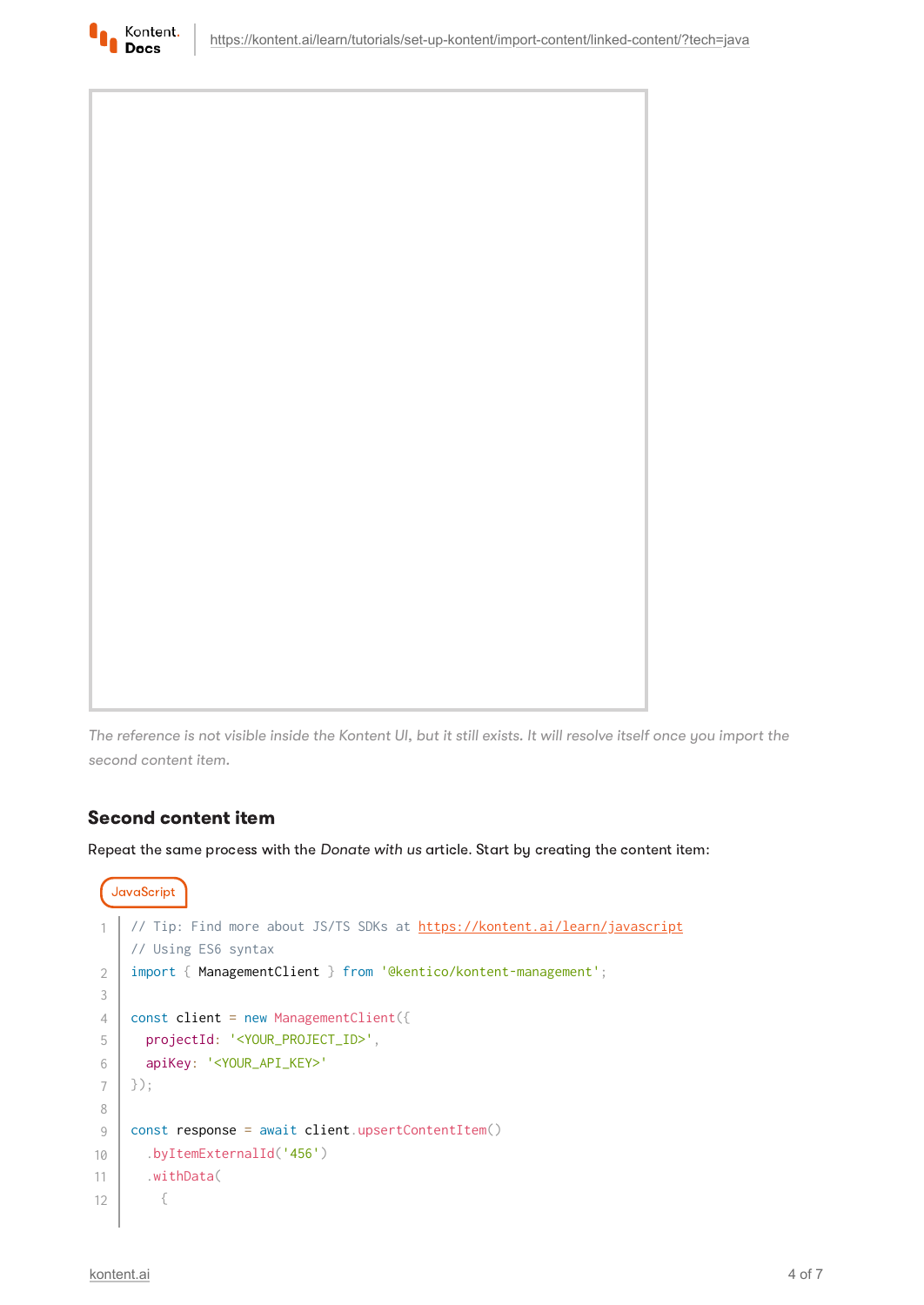

```
 name: 'Donate with us',
              type: 'article'
            }
        \lambda .toPromise();
13
14
15
16
17
```
This resolves the reference in the On Roasts item.

Lastly, import content of the Donate with us item by upserting its language variant:

```
JavaScript
      https://kontent.ai/learn/javascript
     // Using ES6 syntax
     import { ManagementClient } from '@kentico/kontent-management';
     const client = new ManagementClient({
        projectId: '<YOUR_PROJECT_ID>',
        apiKey: '<YOUR_API_KEY>'
    });
     const response = await client.upsertLanguageVariant()
        .byItemExternalId('456')
        .byLanguageCodename('en-US')
        .withElements([
          {
            element: {
              codename: 'title'
            },
            value: 'Donate with us'
          },
          {
            element: {
              codename: 'related_articles'
            },
            value: [ 
              {
                "external_id":"123"
              }
            ]
          }
        ])
        .toPromise();
 1
2
3
4
5
6
7
8
9
10
11
12
13
1415
16
17
18
19
20
21
22
23
24
25
26
27
28
29
30
```
Both references are now resolved. To verify, you can view the imported content items in Kontent: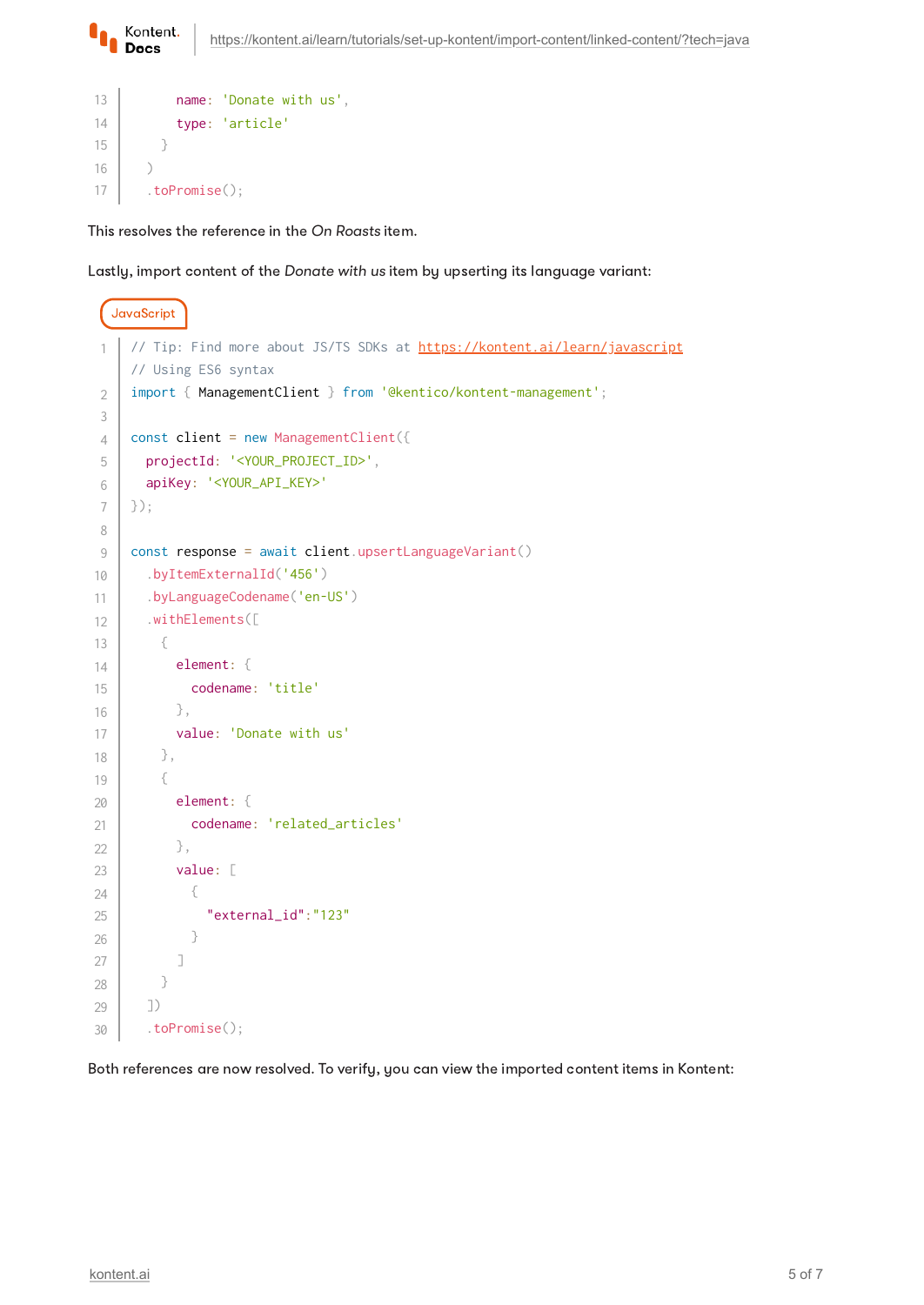



In Kontent, select  $\mathbb \mathbb G$  Content & assets to view the imported content items.

# Validate imported content

After your import process is finished, you can [validate](https://kontent.ai/learn/reference/management-api-v2/#operation/validate-project-content) the content of your project using the /validate endpoint. The system checks your project for possible issues, such as references to missing content items or empty required elements. It returns a detailed [project](https://kontent.ai/learn/reference/management-api-v2/#tag/Project-validation) report.

```
JavaScript
     https://kontent.ai/learn/javascript
    // Using ES6 syntax
    import { ManagementClient } from '@kentico/kontent-management';
    const client = new ManagementClient({
       projectId: '<YOUR_PROJECT_ID>',
       apiKey: '<YOUR_API_KEY>'
    });
    const response = await client.validateProjectContent()
       .forProjectId('<YOUR_PROJECT_ID>')
       .toPromise();
1
2
3
4
5
6
7
8
9
10
11
```
Imagine you never added the second content item. The report would alert you to the fact that you are referencing a non-existent object: